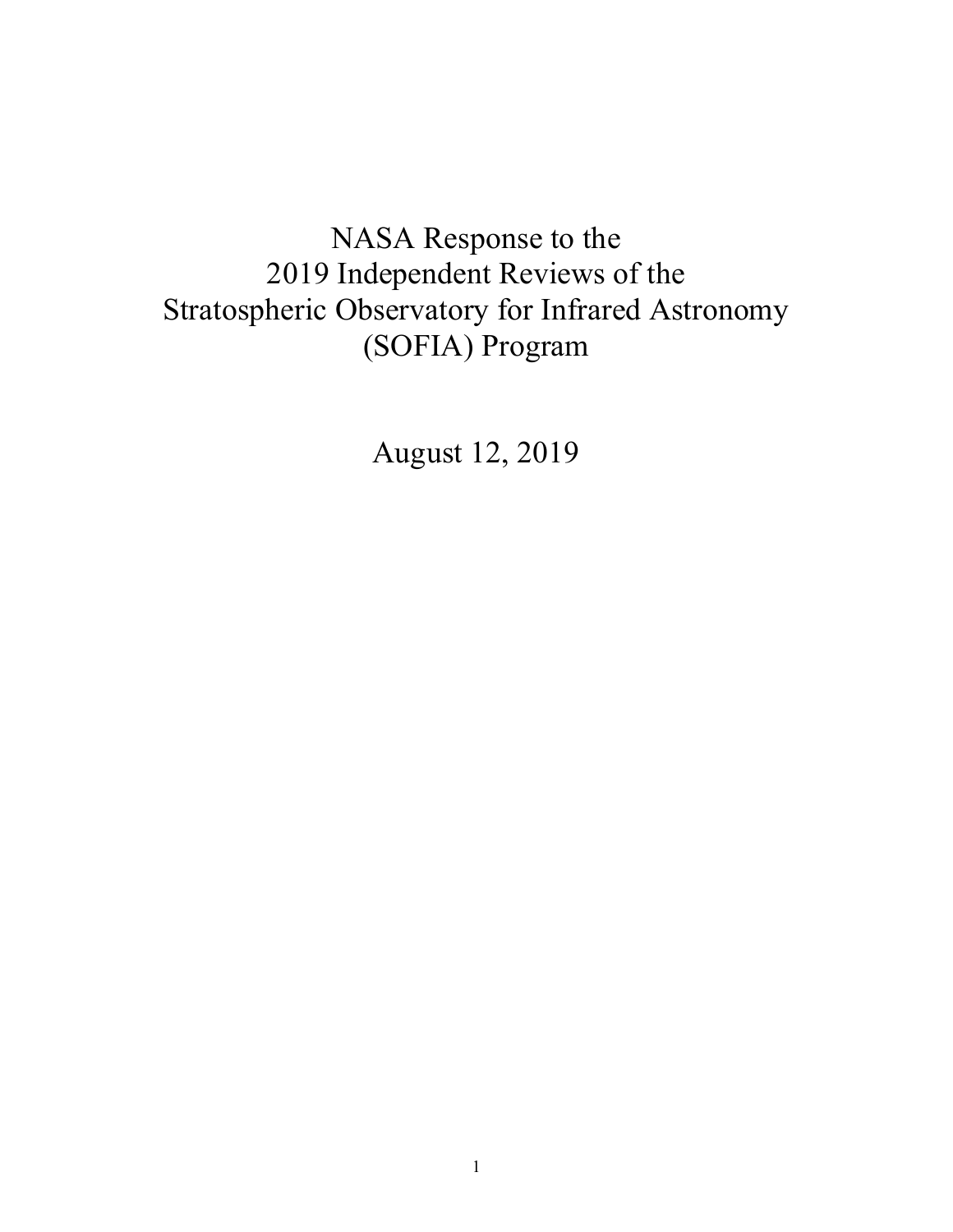#### **Background**

The Stratospheric Observatory for Infrared Astronomy (SOFIA) is a joint NASA/DLR program and consists of a German-built 2.7-meter (2.5-meter useable aperture) telescope with a suite of imaging, polarimetry and spectroscopy instruments, mounted in a Boeing 747-SP aircraft supplied and modified by NASA. Operations costs and observing time are shared by the United States (80%) and Germany (20%). Flying at altitudes up to 45,000 feet, SOFIA observes from above more than 99 percent of Earth's atmospheric water vapor, thereby opening up wavelengths for astrophysical observations not available from the ground.

SOFIA reached full operational capability (FOC) in February 2014 and began its five-year prime mission in May 2014. Although SOFIA is designed to have a twenty year operational capability, like all other NASA missions, regular reviews are expected to ensure that any NASA project is operated with the highest efficiency to ensure the maximum scientific return for the Federal taxpayer dollars used to operate the mission, as well as to evaluate and assess its continuing scientific relevance.

The SOFIA project has learned many lessons over its five years of prime mission operations and 2019 is an appropriate time for an external review to further improve its scientific return on the dollar and plan for its future.

SMD AA Thomas Zurbuchen directed that two aspects of the SOFIA project merit a review:

- 1. A review of SOFIA's operational paradigm, to assure that SOFIA is operationally efficient and effective. This review was called the SOFIA Operations and Maintenance Efficiency Review.
- 2. A review of SOFIA's science progress and science prospects, to assure that SOFIA is scientifically productive. This review was called the SOFIA Five Year Flagship Mission Review (S5YFMR or FMR).

Like all other SMD missions in extended missions phase, NASA anticipates reviewing SOFIA triennially to determine whether it continues to be scientifically productive and to improve its science productivity and value to the community.

#### **SOFIA Operations and Maintenance Efficiency Review (SOMER)**

The SOFIA Aircraft & Operations Maintenance Reviews (SOMER) primarily looked at aircraft operations and maintenance. The SOMER was chaired by Shane Dover (Chief of Aircraft Operations, NASA LaRC).

| The SOMER schedule was |                                   |
|------------------------|-----------------------------------|
| Sep 26, 2018:          | Terms of Reference issued         |
| Oct 4, 2018:           | Introductory telecon of panel     |
| Oct 11-12, 2018:       | Site visit by SOMER panel to AFRC |
| Dec 18, 2018:          | SOMER panel meets at HQ           |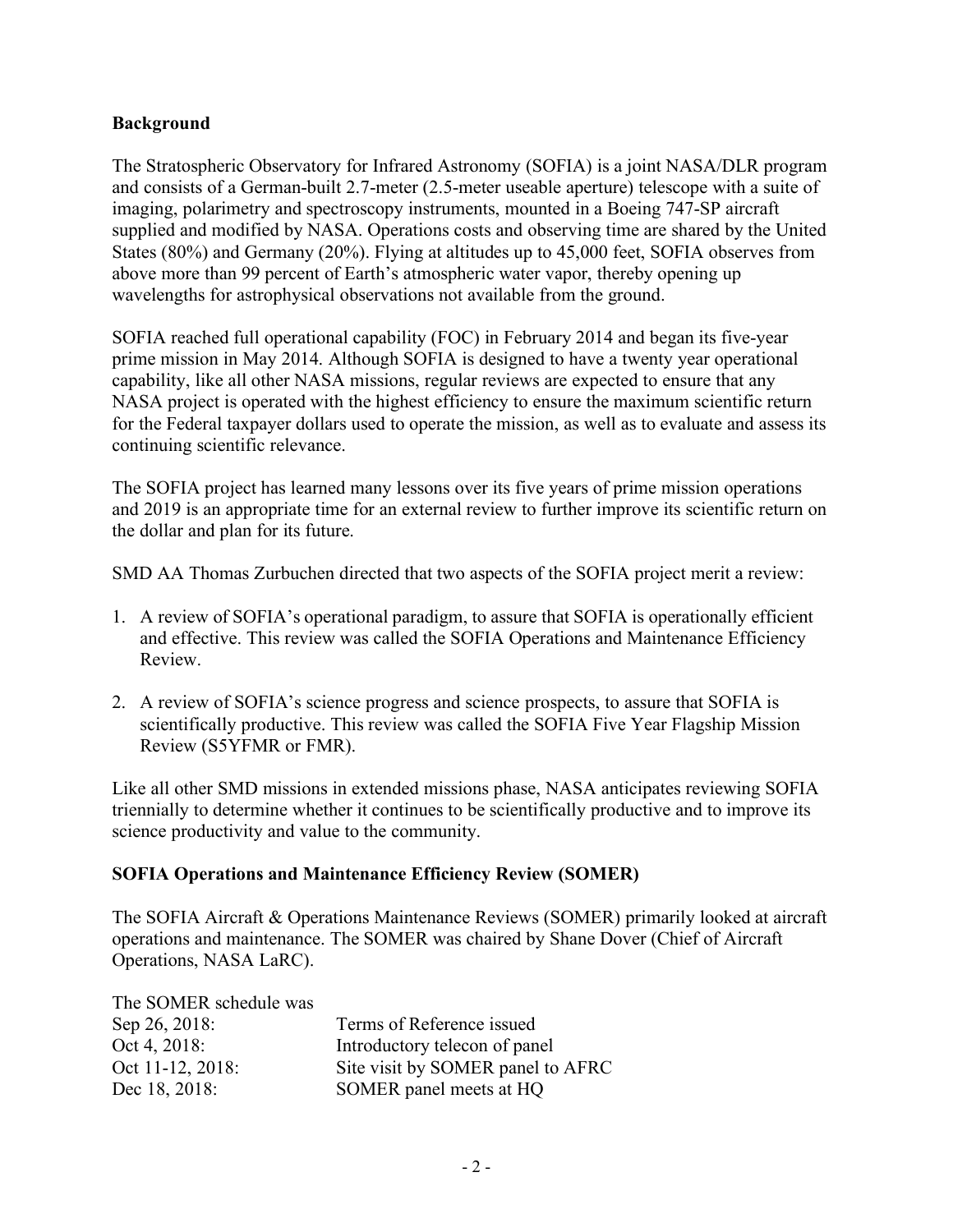| Dec $22$ -Jan $25$ : | Government Shutdown (5 weeks)         |
|----------------------|---------------------------------------|
| Apr 22, 2019:        | Final report of SOMER delivered to HQ |
| May 10-13, 2019:     | AFRC, ARC, SOFIA responses to HQ      |

The SOMER membership was:

Shane Dover (Chair), Chief of Flight Operations, NASA Langley Carol Carroll, Program Operations, NASA ARC Deputy Director Thomas Decher\*, Operations, Special Mission Aircraft Services, Lufthansa Matt Elder, Research Pilot / Aircraft Operations, NASA Langley Christy Hansen\*, Program Management, Airborne Science Ops, NASA GSFC Andy Roberts, Government & Commercial Management of Aircraft Operations & Maintenance, BAERI Mihailo Rutovic, Aircraft Ops, Program Management, Engineering, NASA JSC Rick Shetter, Aircraft Operations for Science, BAERI Bruce Tagg, Agency Strategic Management of Airborne Science, NASA HQ Mike Thompson, Airborne Program, NASA AFRC Burkard Wigger, Fleet-management, Flight-operations, Airworthiness & Maintenance Management, DLR Elbert (Lucien) Cox, Executive Secretary, SOFIA PE, NASA HQ \* served only through site visit

Throughout the review period, the SOMER Executive Secretary, Mr. Elbert "Lucien" Cox, collected and forwarded 76 specific Requests for Information (RFIs) to the SOFIA team. SOMER recommendations were generated through: the auditing of programmatic data, budgetary analysis, operational modeling, as well as personnel interviews with SOFIA maintenance personnel, operations personnel, and the program's management team. The SOMER panel used private-sector and other governmental aircraft operators for benchmarking and comparative analysis.

### SOMER Executive Summary

- The SOMER team has concluded that fundamental changes in the management model, operational paradigm, and workforce construct are necessary to significantly improve flighthour production and/or reduce program Operations and Maintenance (O&M) costs.
- SOFIA conducts safe flight operations. The O&M staff are dedicated professionals and the aircraft is well-maintained. •
- Despite abundant funding, the program suffers from sub-optimal flight-hour production, historically low dispatch rates and is laden with unnecessary, and/or underutilized workforce. •
- These inefficiencies encumber the program and originate from SOFIA senior management's failure to effectively transition its workforce and processes from a developmental program to an FOC model. •

#### SOMER Specific Recommendations for Improvement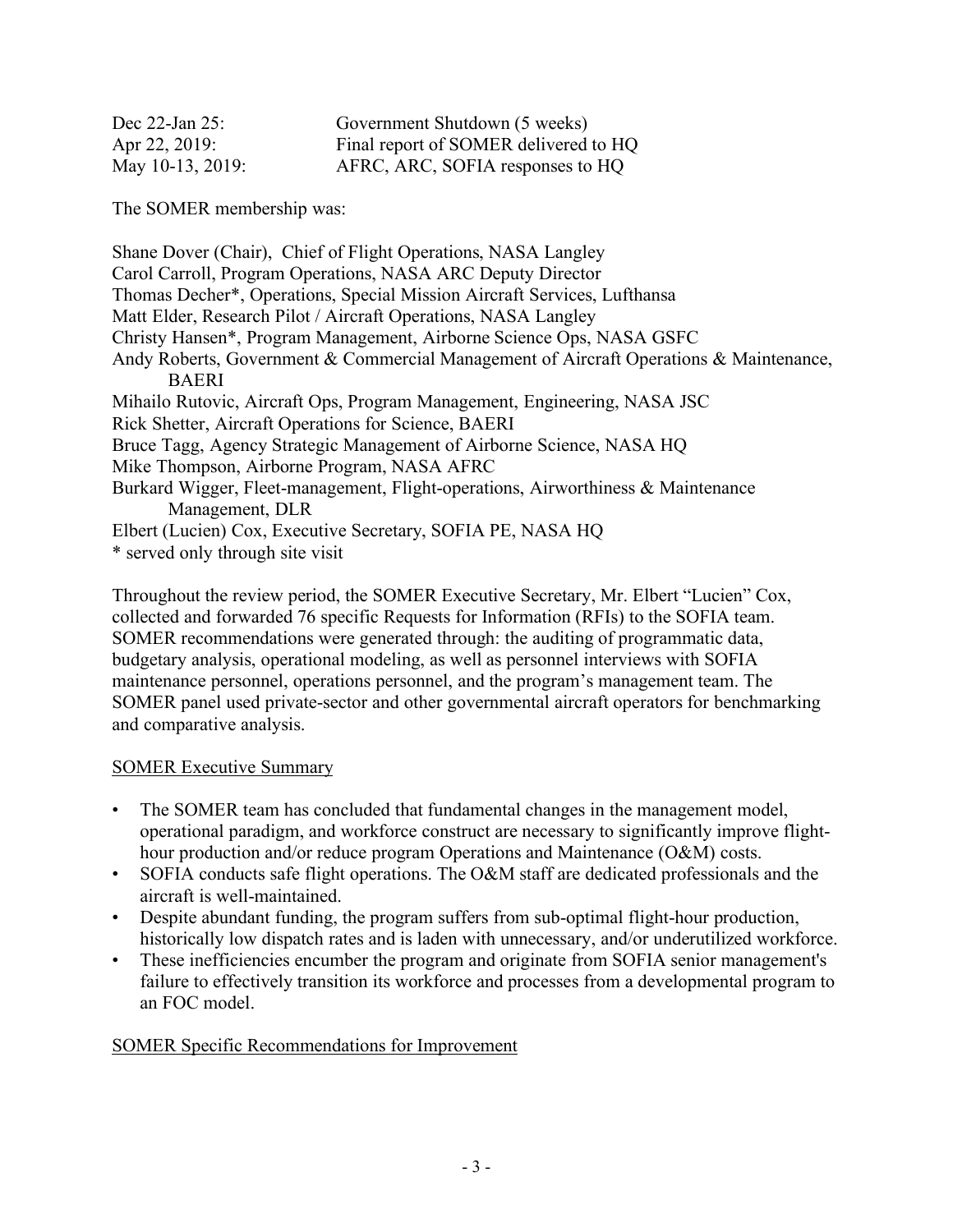Based upon a detailed analysis of identified issues, the SOMER has made specific recommendations for improvement in three major areas:

Management

- 1. Transition SOFIA aircraft operations away from an integrated astrophysics program into an existing independent aircraft management model - such as SMD's Airborne Science Program (ASP) - in order to leverage aircraft operations expertise.
- 2. Consider issuing a Request for Information (RFI) to consider the feasibility of a Government-Owned Contractor-Operated (GOCO) mode of operations, should operations continue long-term.
- 3. Re-establish firm operational metrics and regularly measure SOFIA performance against them.

**Operations** 

- 4. Reduce flight profiles to 8 hour flights, improving safety posture, dispatch rate, scheduling flexibility and increasing the percentage of aircraft time at high-value altitudes.
- 5. Schedule 6 flights per week, which would directly correlate to an increased number of total flights per year.
- 6. Adjust aircrew mission briefing, pre-flight, and post-flight duty periods to shorten the overall crew duty day, improving crew tum-around times and maximizing maintenance touch-time.
- 7. Manage the number of instrument changes to allow for more aggressive aircraft scheduling.
- 8. Dedicate assigned aircrew to a primary SOFIA role (limit to two total aircraft qualifications of similar category on a not-to-interfere basis) which would decrease scheduling complexity and reduce the overall pilot training requirements, both in time and cost.
- 9. Incorporate exchange aircrew support from DLR to improve operational diversity and add unique experience/thought processes.

**Workforce** 

10. Reduce/reassign full-time O&M workforce in specified areas (such as engineering, inspection, technicians, flight safety and aircrew) decreasing extraneous program costs.

## **SOFIA Five Year Flagship Mission Review (S5YFMR or FMR)**

The SOFIA Five Year Flagship Mission Review (S5YFMR or FMR) primarily looked at science and mission operations. The FMR was chaired by Dr. Kenneth Sembach (Director, Space Telescope Science Institute, Baltimore MD).

| The FMR schedule was |                                                             |
|----------------------|-------------------------------------------------------------|
| Nov 19, 2018:        | Terms of Reference issued                                   |
| Dec 19, 2018:        | Panel appointed (some changes in Jan/Feb)                   |
| Feb. $2019$ :        | Two members of FMR fly on SOFIA (all offered option to fly; |
|                      | some already familiar with SOFIA ops)                       |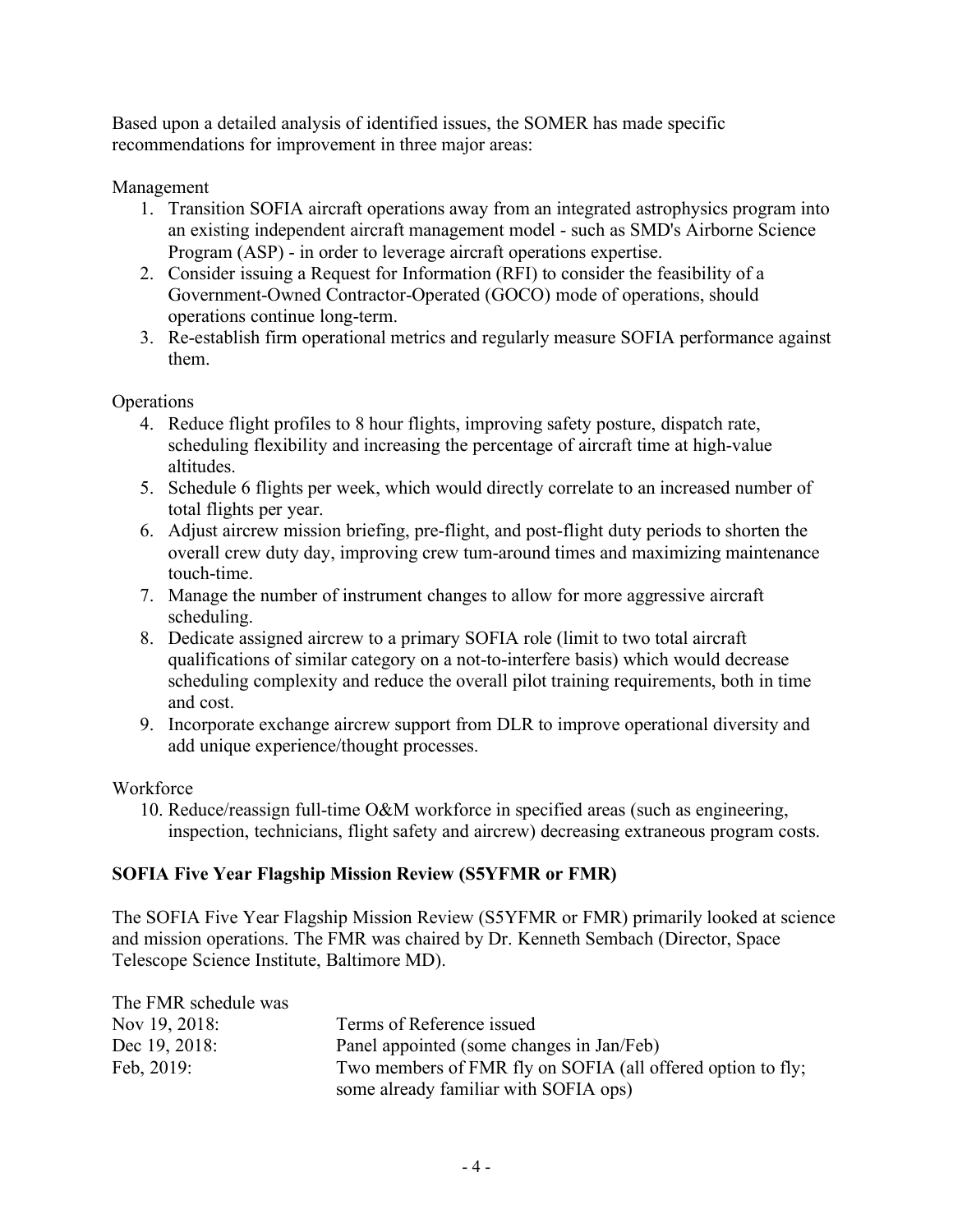| Mar 4, 2019:     | Introductory telecon of FMR panel                  |
|------------------|----------------------------------------------------|
| Mar-May, 2019:   | RFIs requested (four separate requests)            |
| Apr 17, 2019:    | FMR reviews SOFIA Instrumentation                  |
| Apr 22, 2019:    | FMR hears the SOMER Exec Summary & Recommendations |
| Apr 24-25, 2019: | Site visit by FMR panel to ARC                     |
| May 31, 2019:    | Debrief to SOFIA from FMR panel                    |
| Jun 7, 2019:     | Final FMR report shared w/ all stakeholders        |

The FMR membership was

Kenneth Sembach, Chair (Space Telescope Science Institute) Laura Ferrarese (National Research Council of Canada / Herzberg Astrophysics) Phil Jewell (National Radio Astronomy Observatory) Oliver Krause (Max-Planck-Institut für Astronomie, DLR-appointed) Sangeeta Malhotra (Goddard Space Flight Center) Rick Shetter (BAERI, SOMER panel member) Matthias Steinmetz (Leibniz Institute for Astrophysics Potsdam, DLR-appointed) Lisa Storrie-Lombardi (Caltech / Jet Propulsion Laboratory) Lou Strolger (Space Telescope Science Institute) Burkard Wigger (DLR, SOMER panel member) Belinda Wilkes (Smithsonian Astrophysical Observatory) Kartik Sheth (NASA HQ), SOFIA PS, Executive Secretary

#### FMR Executive Summary

SOFIA is an international mid-far infrared airborne observatory with astronomical observing capabilities complementary to those available with ground-based facilities or space-based observatories. SOFIA entered full operational capability in 2014 and has performed observations that provide new views of astronomical phenomena ranging from planets in the Solar System to the nuclear engines of distant galaxies. SOFIA observations to date have resulted in 144 science publications in the peer reviewed astronomical literature. These publications have been cited 1836 times, with an observatory h-index value of 22. The working relationship between NASA and DLR appears to be both productive and collegial. Both partners have a vested interest in the future of SOFIA.

Science productivity has increased over the past few years, but falls short of that expected by the science community for a flagship mission with an annual operating cost to NASA of approximately \$86M per year. In light of this, NASA convened the SOFIA 5-Year Flagship Mission Review panel to assess the current state of SOFIA's science operations, science productivity, and observatory plans for the next five years. In addition, the panel was also tasked with identifying metrics that could be used to assess SOFIA's performance in the future. Bold vision and transformative change are needed to take SOFIA to the next level and strengthen its role as a general-purpose flagship-class observatory that takes full advantage of its observational capabilities. The mission would benefit greatly from a paradigm shift in aircraft operations, a substantial increase in flight hours at stratospheric altitudes, implementation of ambitious observing programs that have lasting archival legacy value, and aggressive pursuit of science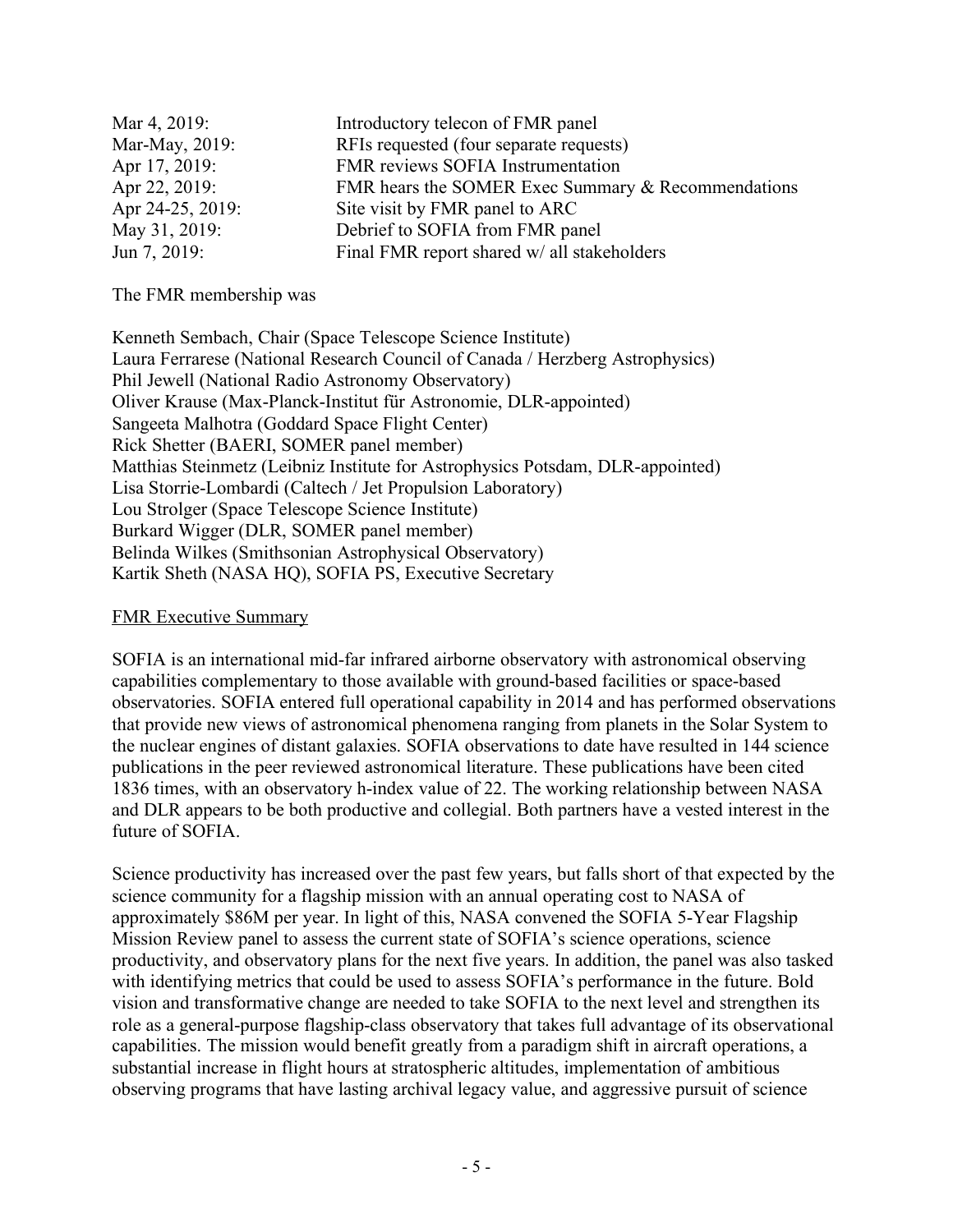synergies with ground-based observatories and other missions in NASA's astrophysics portfolio. More science would result by focusing efforts on extracting the latent science potential of existing instruments and developing data archive tools than from development of new instruments beyond those already underway (e.g., HIRMES). There is also need for a clearer, more focused role for SOFIA Science Mission Operations and a relentless commitment to moving the mission forward with science at the forefront of decision making in the next few years. A stronger sense of urgency within SOFIA leadership is essential to set the course for the future.

We offer ten recommendations aimed at improving SOFIA's science return, with the expectation that NASA and the SOFIA project will find ways to implement these recommendations in a cost neutral fashion, without additional funding needed beyond the in-guide profile for FY20-22. The recommendations are:

- (1) Nurture a science-driven culture within the mission,
- (2) Embrace change in operational approaches,
- (3) Emphasize completion of high priority science programs,
- (4) Emphasize the collection of high quality data,
- (5) Maximize observing time at stratospheric altitudes,
- (6) Fly more southern hemisphere flights,
- (7) Transfer data products into the archive quickly,
- (8) Split aircraft operations from telescope/science operations,
- (9) Invoke HIRMES cost and schedule control, and
- (10) Focus on current science operations rather than future instrument development.

For each recommendation there is an accompanying set of actions that we believe would promote mission success. We also recommend that SOFIA use a robust set of metrics appropriate for a flagship mission in its prime mission at full operational capability to judge scientific productivity, mission progress, and future viability. A core set of metrics is provided in this report to use as the starting point for discussions of the complete set to be developed.

#### **NASA Response to the SOFIA Independent Reviews**

The Director of the SMD Astrophysics Division has directed the following changes in the SOFIA project, in response to the recommendations of the SOMER and the FMR.

- 1. NASA Ames will manage SOFIA with the focus on science and mission operations, as recommended by FMR. To facilitate implementing the FMR recommendations, NASA is converting SOFIA from a single-project-program to a project within the Astrophysics Strategic Missions Program. The SOFIA project manager will develop a new project plan that includes metrics based on the FMR report. A basic set of science metrics proposed by the FMR are:
	- a) # of science papers per year
	- b) Completion rate of approved high-priority programs
	- c) % of complete high-priority programs resulting in at least one science pub
	- d) H-index
	- e) % of level 3 data to archive in 15 days